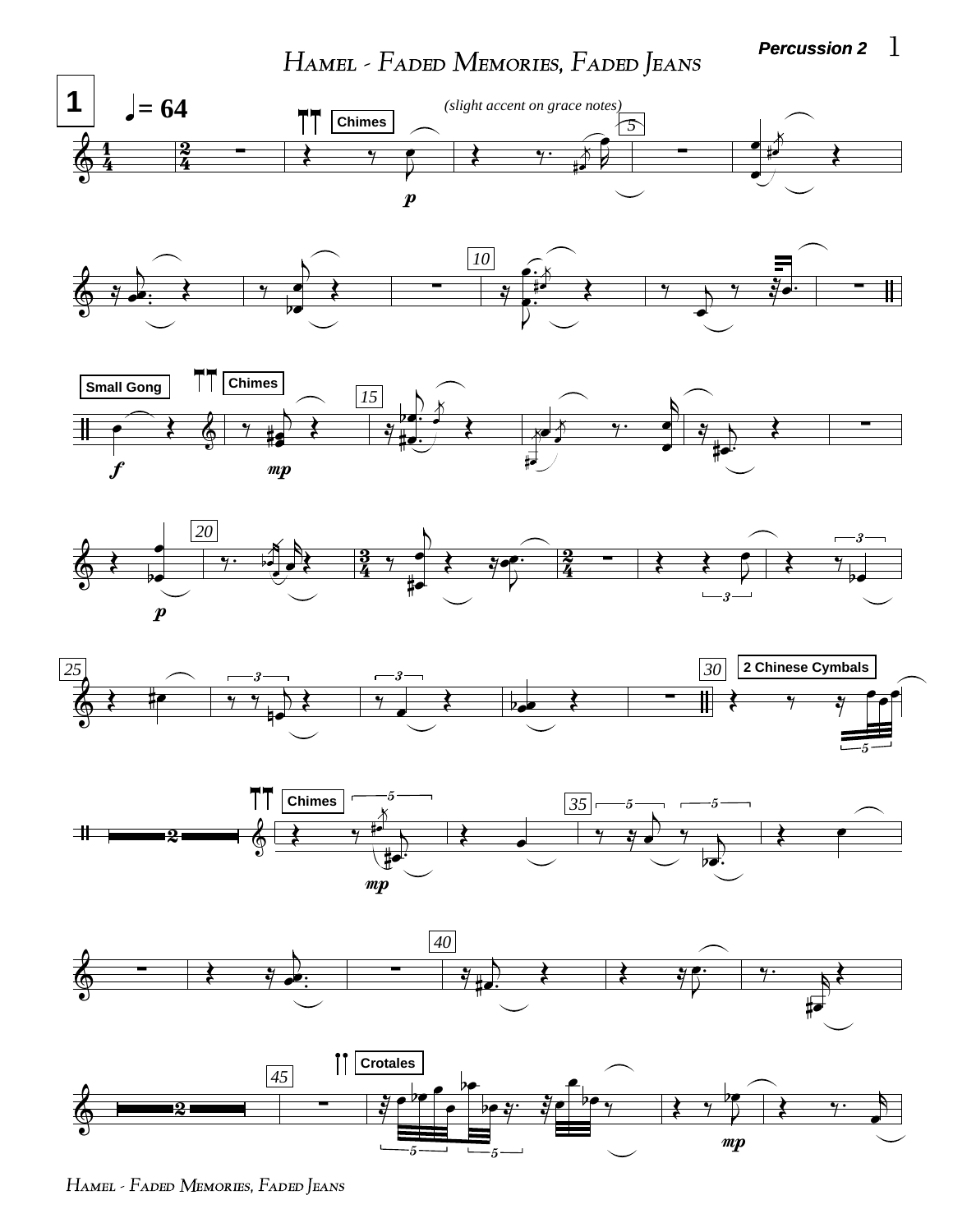*Percussion 2*

















Hamel - Faded Memories, Faded Jeans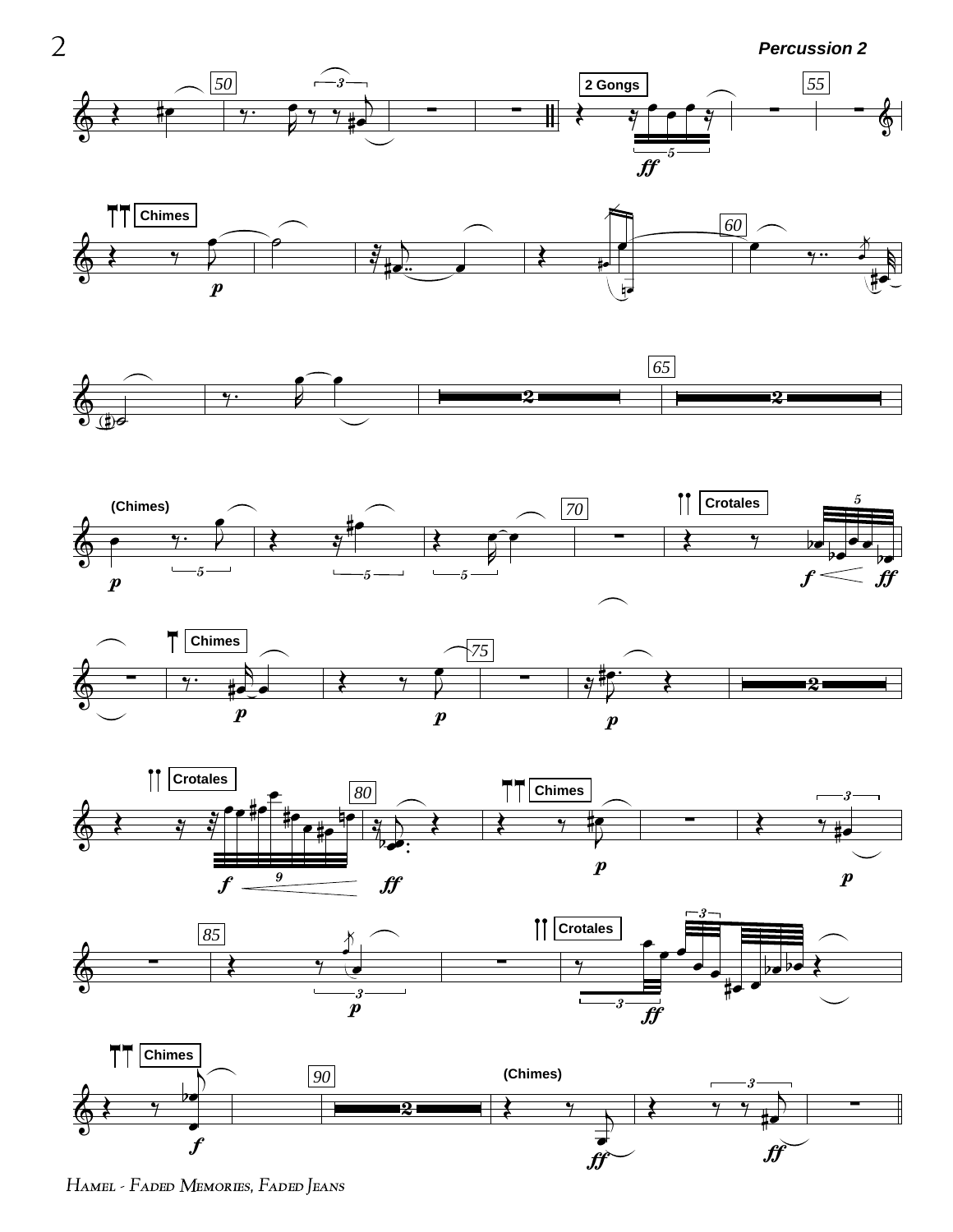









 $\mathbf{p}$  $m<sub>l</sub>$ 







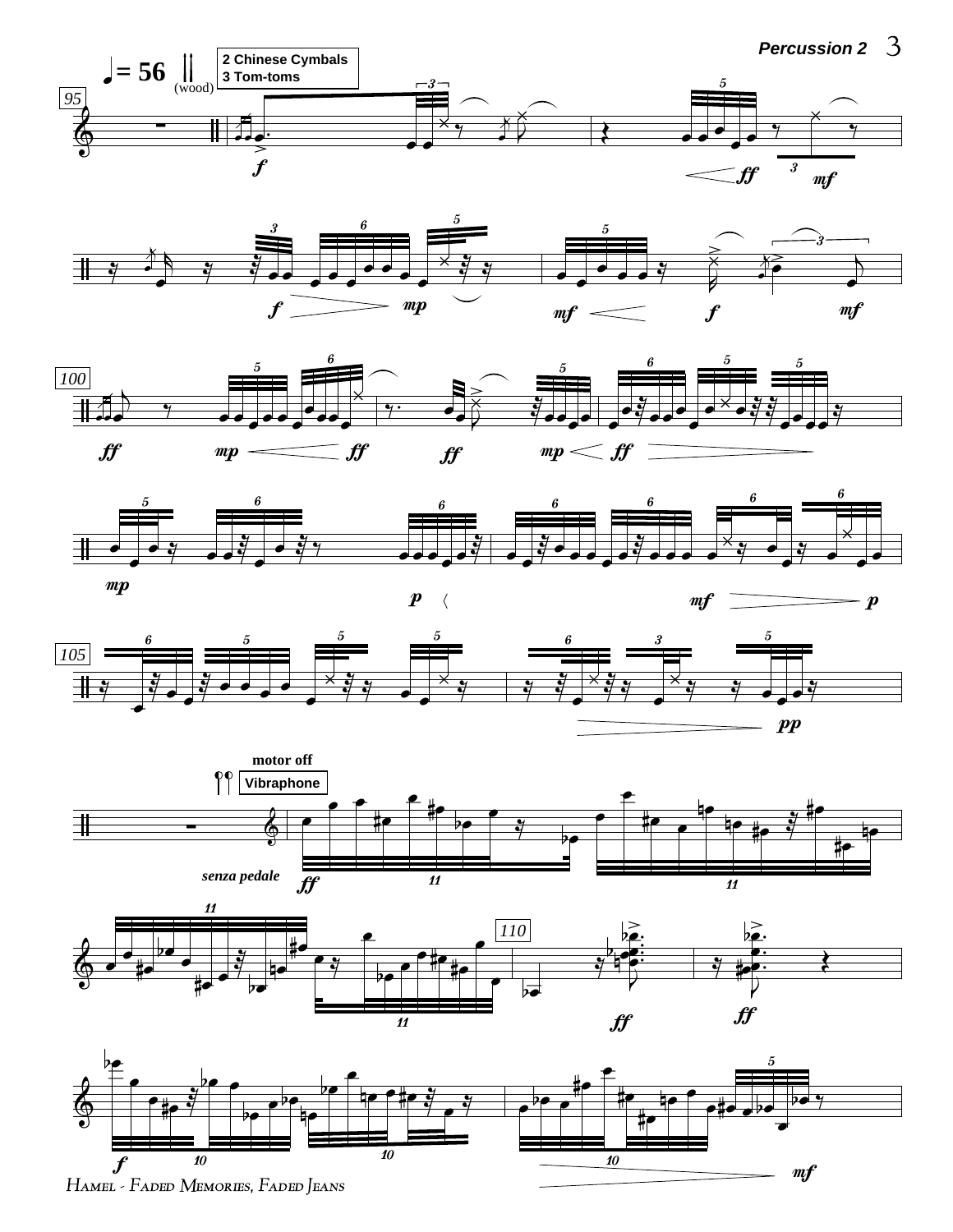















Hamel - Faded Memories, Faded Jeans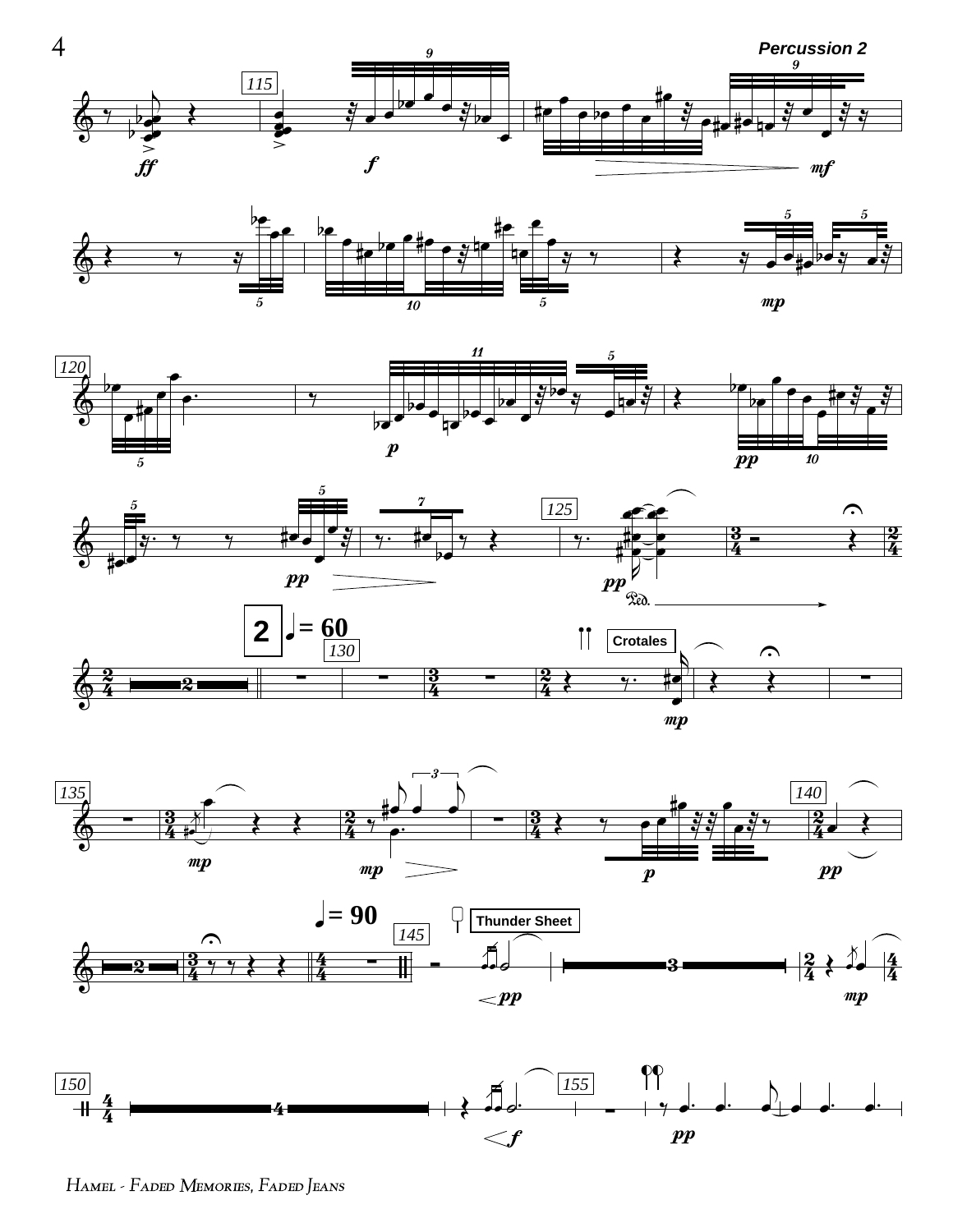















Hamel - Faded Memories, Faded Jeans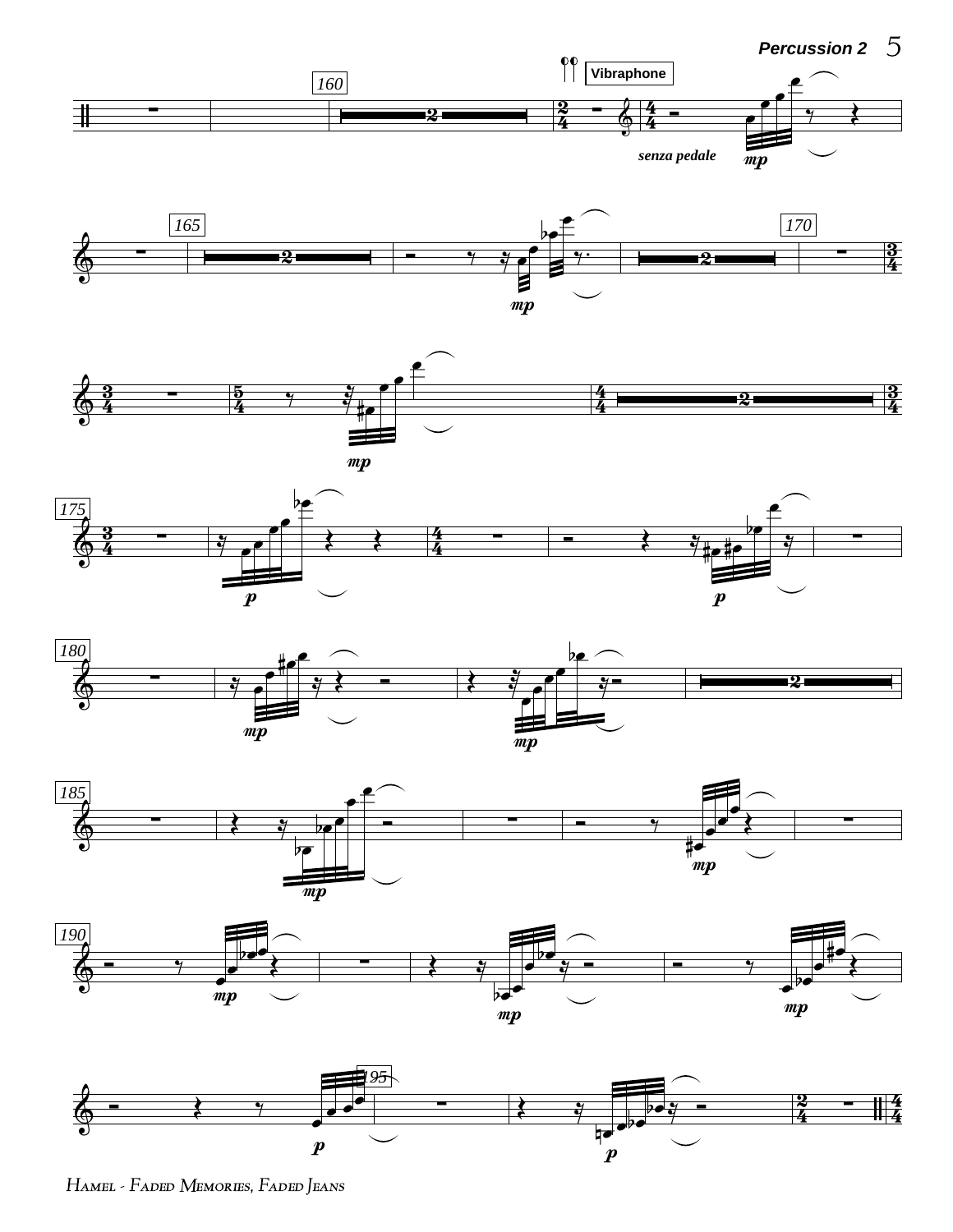

Hamel - Faded Memories, Faded Jeans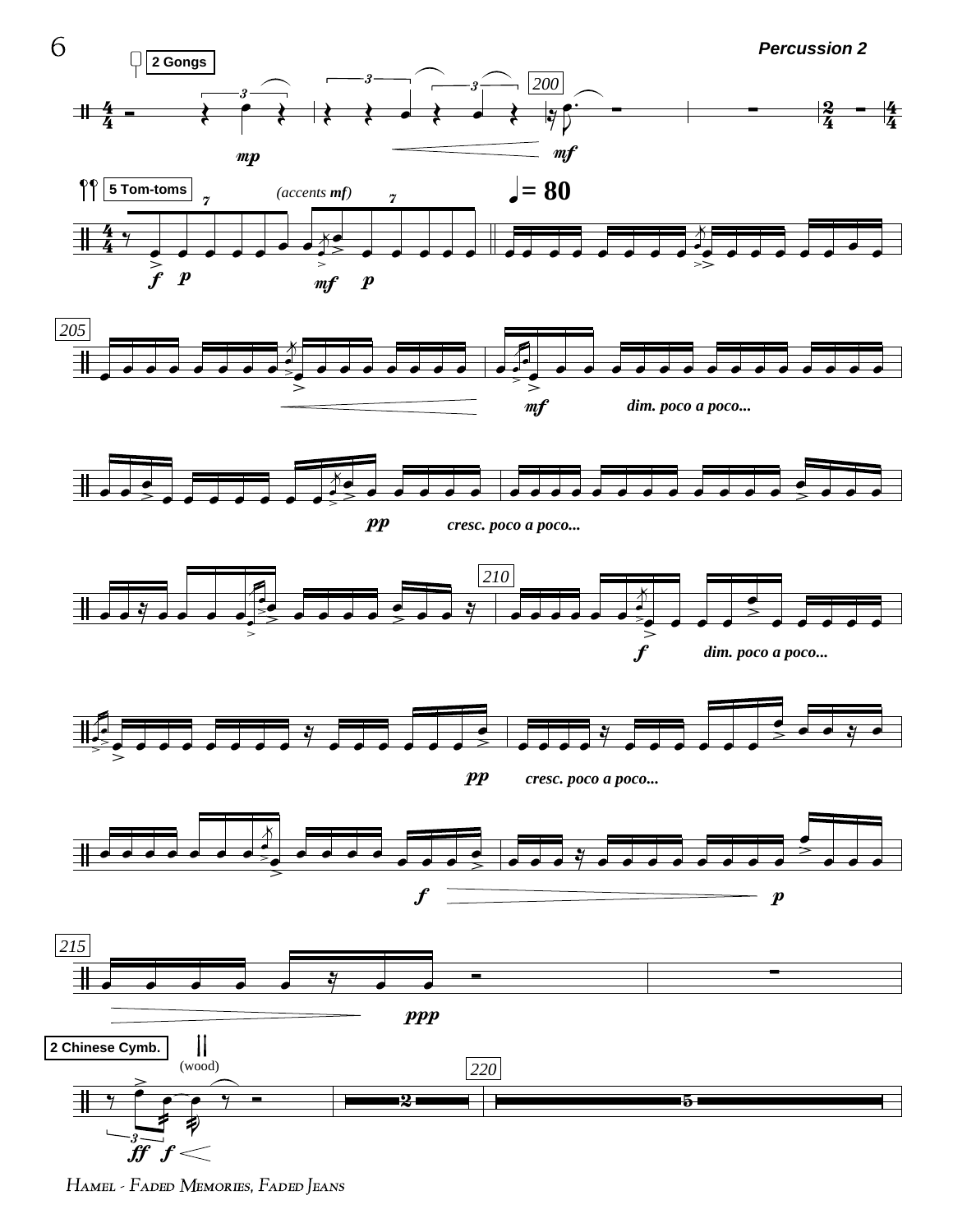

















HAMEL - FADED MEMORIES, FADED JEANS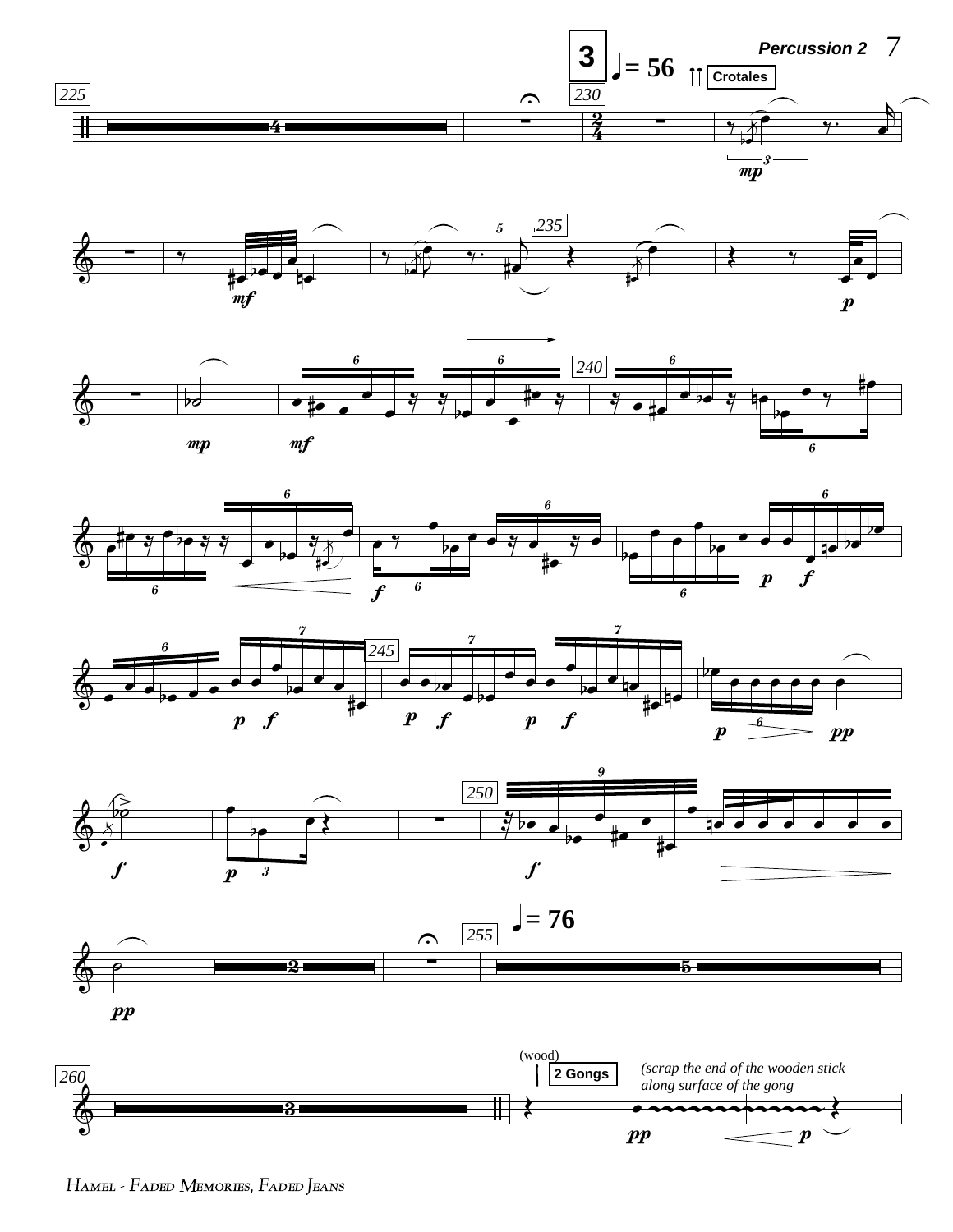















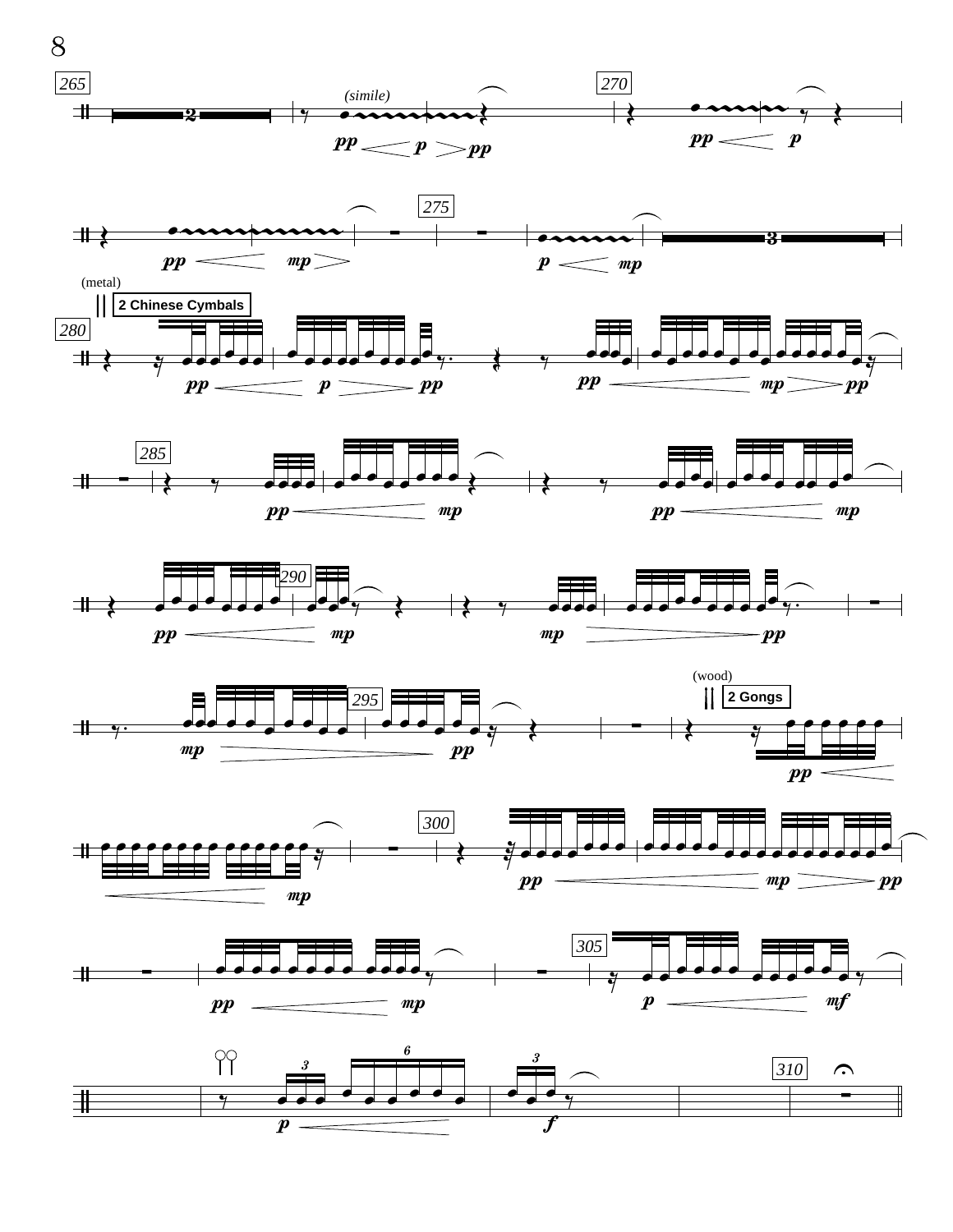













Hamel - Faded Memories, Faded Jeans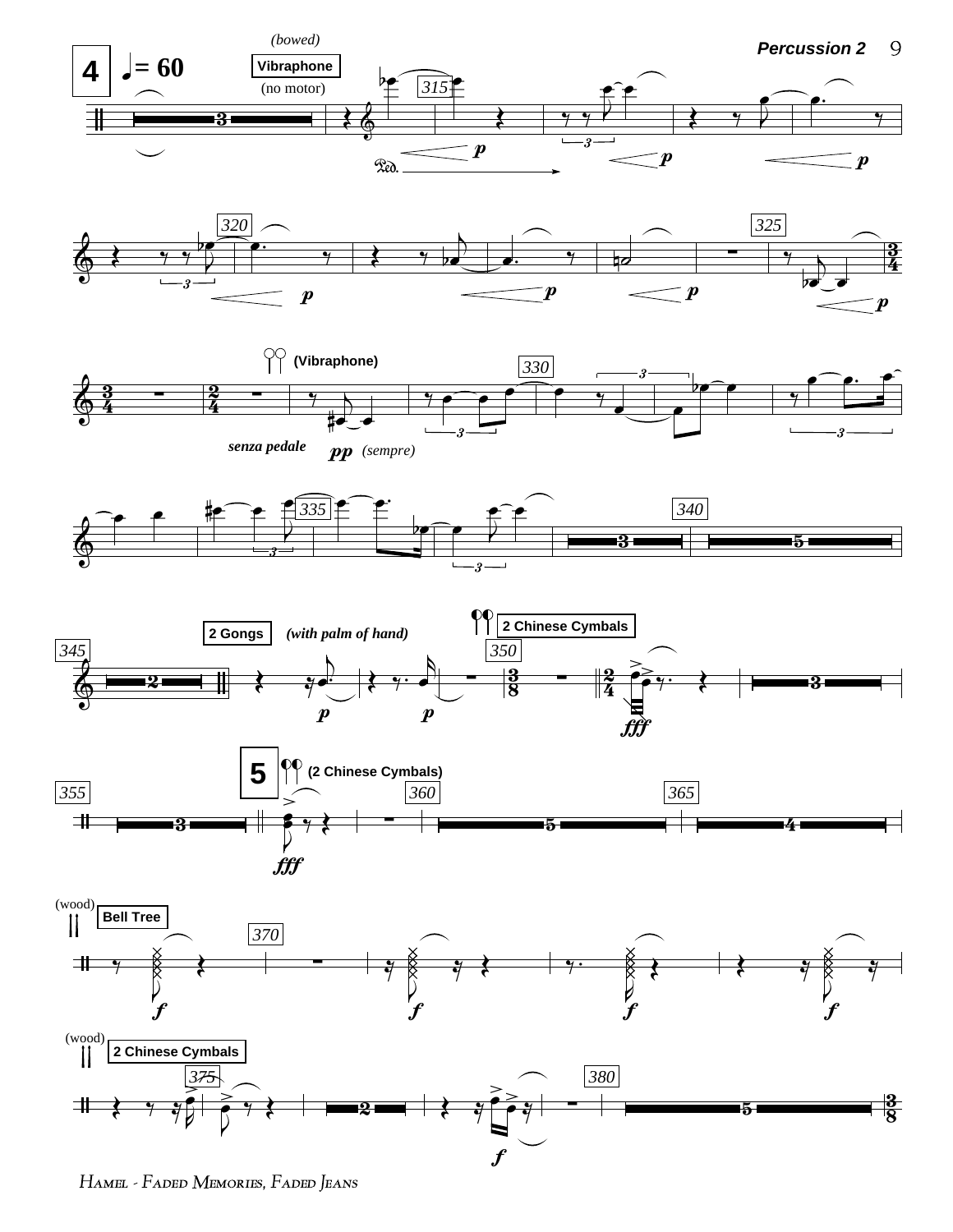









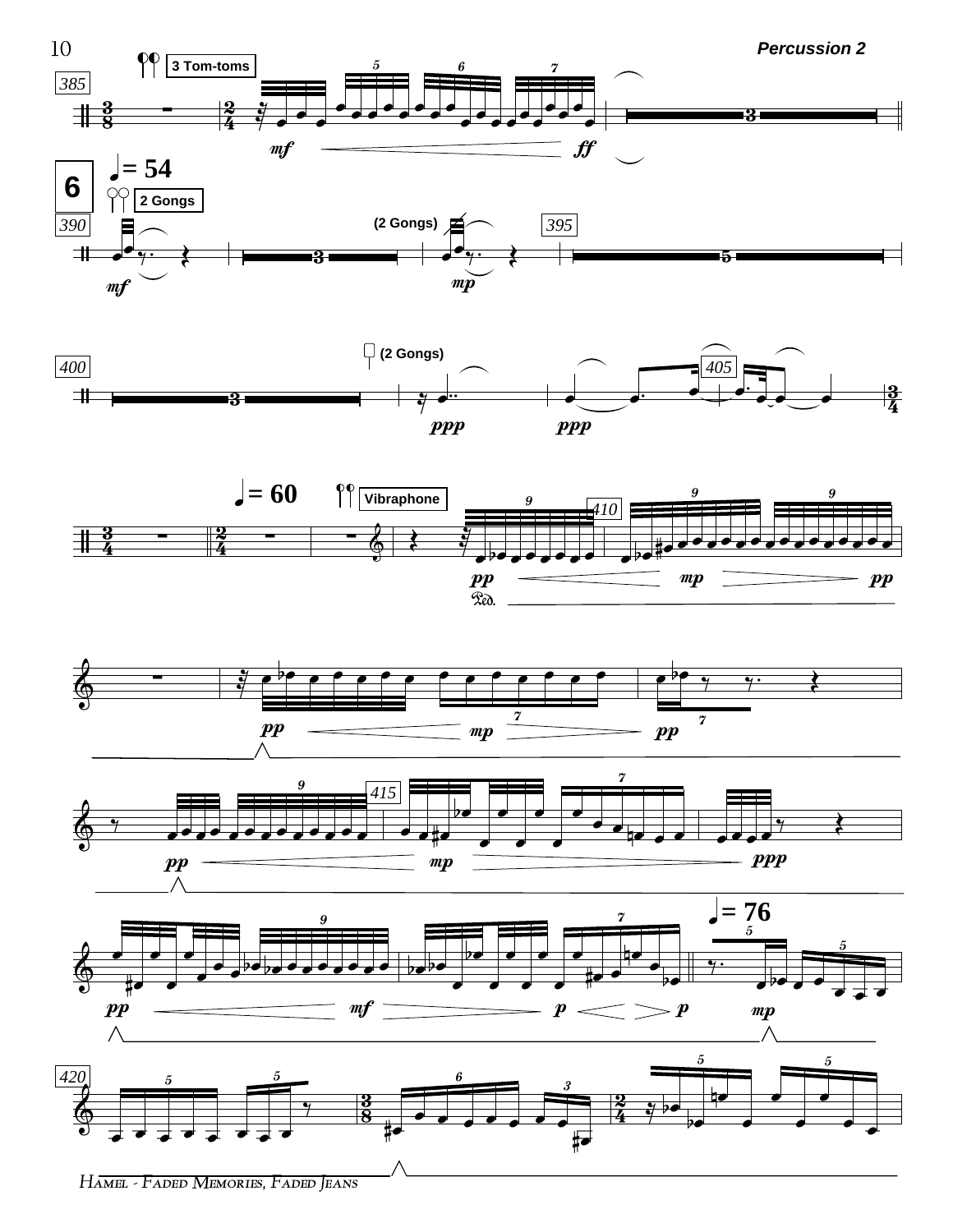**Percussion 2** 11

















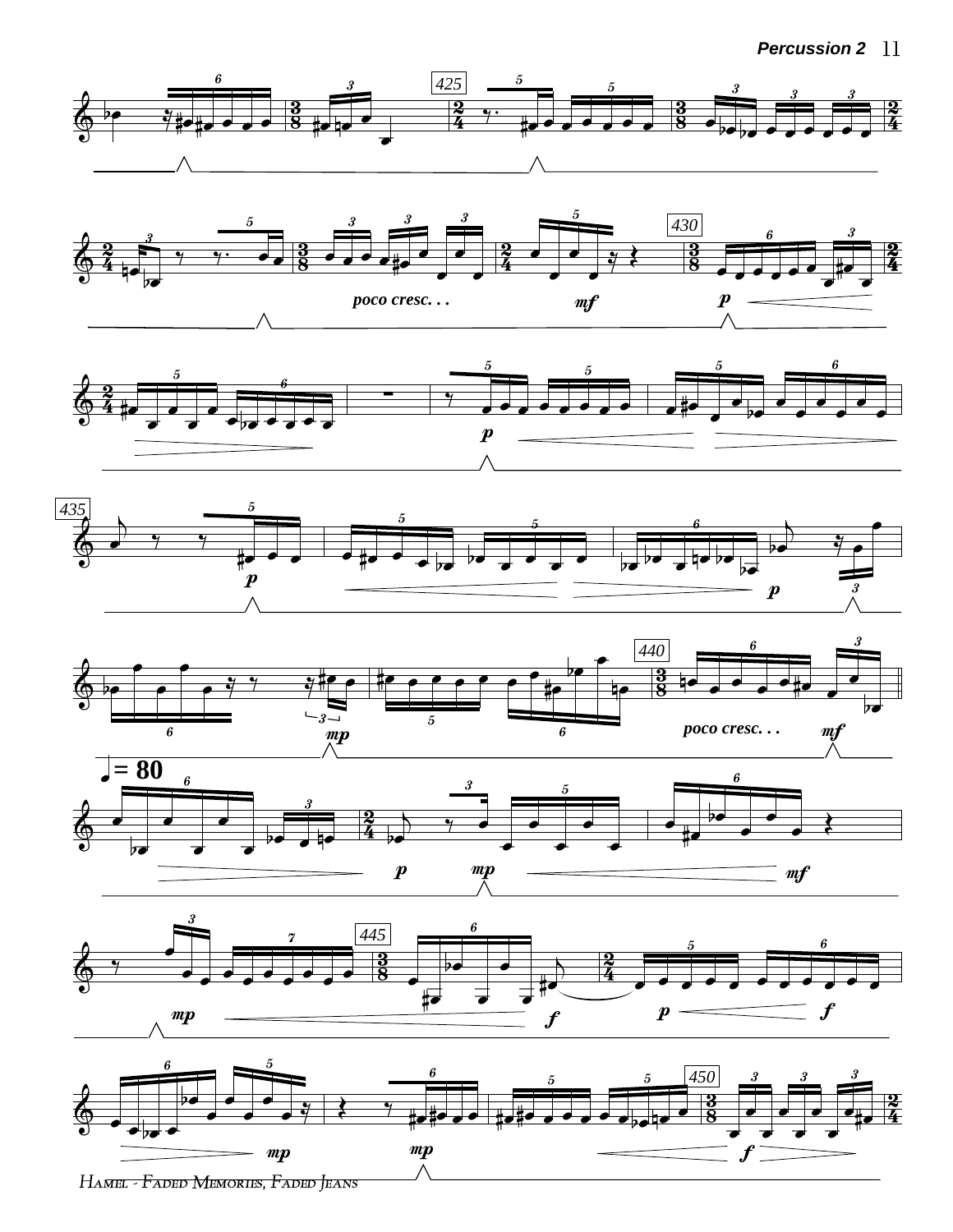













Hamel - Faded Memories, Faded Jeans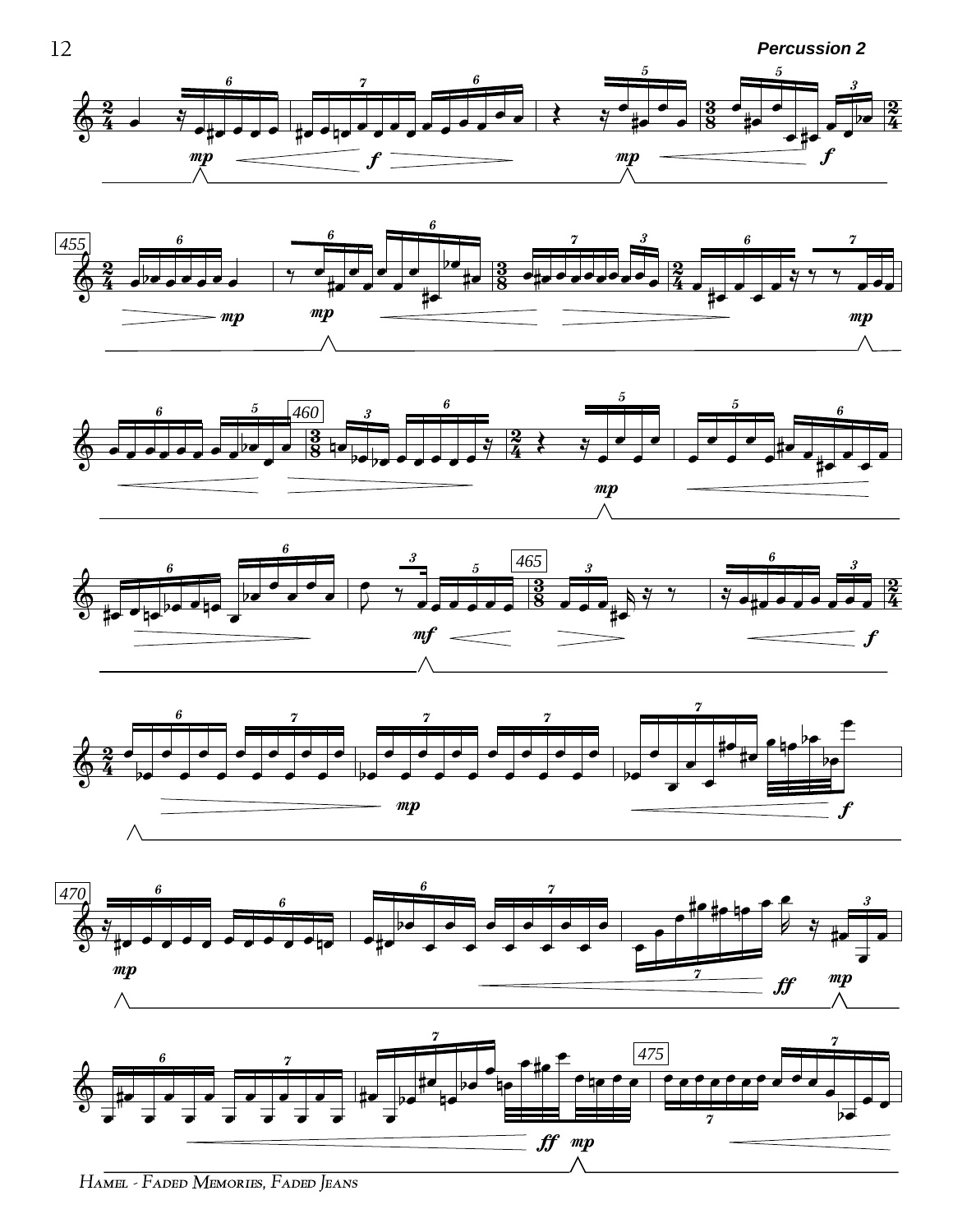**Percussion 2** 13















Hamel - Faded Memories, Faded Jeans